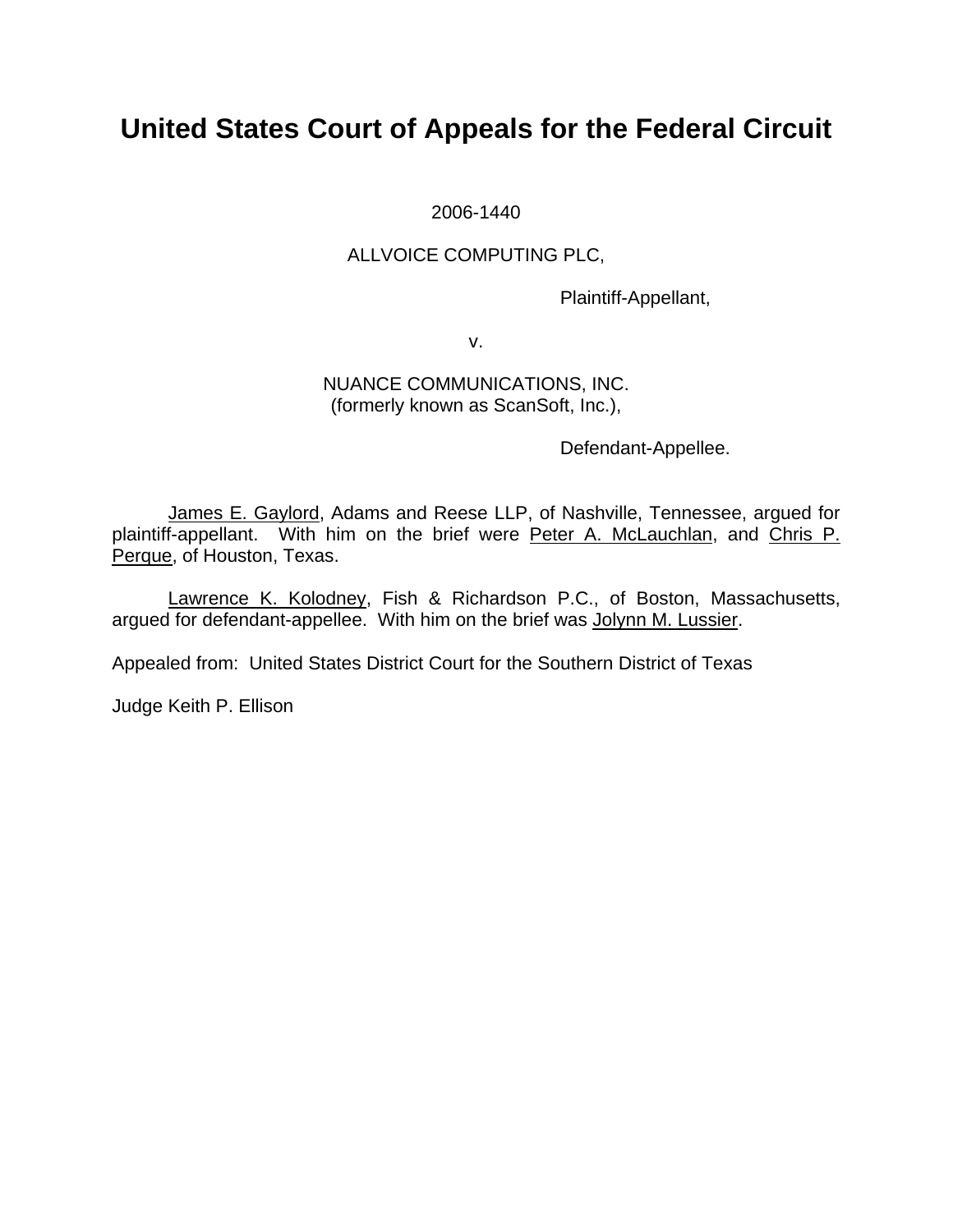## United States Court of Appeals for the Federal Circuit

2006-1440

ALLVOICE COMPUTING PLC,

Plaintiff-Appellant,

v.

NUANCE COMMUNICATIONS, INC. (formerly known as ScanSoft, Inc.),

Defendant-Appellee.

 DECIDED: October 12, 2007 \_\_\_\_\_\_\_\_\_\_\_\_\_\_\_\_\_\_\_\_\_\_\_\_\_\_\_

\_\_\_\_\_\_\_\_\_\_\_\_\_\_\_\_\_\_\_\_\_\_\_\_\_\_\_

Before NEWMAN, RADER, and GAJARSA, Circuit Judges.

RADER, Circuit Judge.

On summary judgment, the United States District Court for the Southern District of Texas held AllVoice Computing PLC's ("AllVoice's") U.S. Patent No. 5,799,273 ("the '273 patent") invalid because claims 60, 61, and 67 were indefinite under 35 U.S.C. § 112 ¶ 2 and because the patent specification did not disclose the best mode of practicing claim 73. Allvoice Computing PLC v. Nuance Commc'ns, Inc., H-02-4471 (S.D. Tex. Feb. 22, 2006). Thus, the district court did not decide whether Nuance Communications, Inc.'s ("Nuance's") Dragon Naturally Speaking software infringes the '273 patent on voice recognition technology. Because the district court erred in applying both indefiniteness and best mode, this court reverses and remands.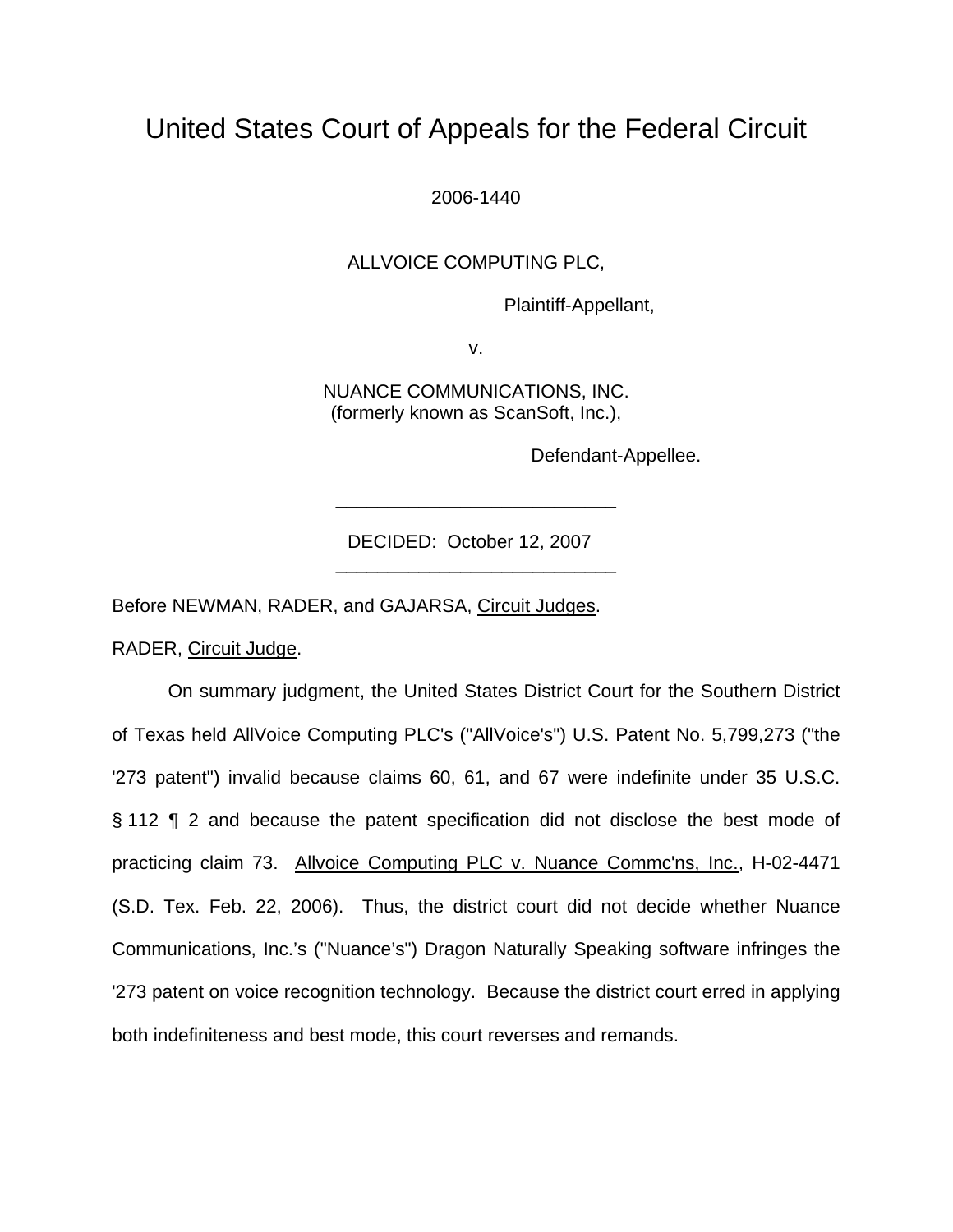The '273 patent covers an interface between a speech recognition engine and

various end-user application programs on a personal computer. Claim 60, one of the

asserted claims, reads:

60. A universal speech-recognition interface that enables operative coupling of a speech-recognition engine to at least any one of a plurality of different computer-related applications, the universal speech-recognition interface comprising:

- input means for receiving speech-recognition data including recognised words;
- output means for outputting the recognised words into at least any one of the plurality of different computer-related applications to allow processing of the recognised words as input text; and

audio playback means for playing audio data associated with the recognised words.

'273 Patent col.29 ll.22-34. When a user speaks into a computer's audio input device,

the computer's speech recognition engine receives the message. At that point, the

claimed invention creates an interface that facilitates translation of the apprehended

message directly into application programs, typically word processors. Additionally, the

interface in dependent Claim 61 maintains its own data structures to keep track of the

relative positions of words in the application programs. These data structures also

preserve associations between those words and the original recorded speech. Claim

61 reads as follows:

61. The universal speech-recognition interface of claim 60, further comprising: means, independent of the one computer-related application, for forming link data linking a portion of the audio data to at least one the recognised words independently of the one computer-related application, the link data comprising:

- one or more audio identifiers which link a portion of the audio data to one or more recognised words; and
- one or more position identifiers which link the recognised words to corresponding positions within the one computer-related application; and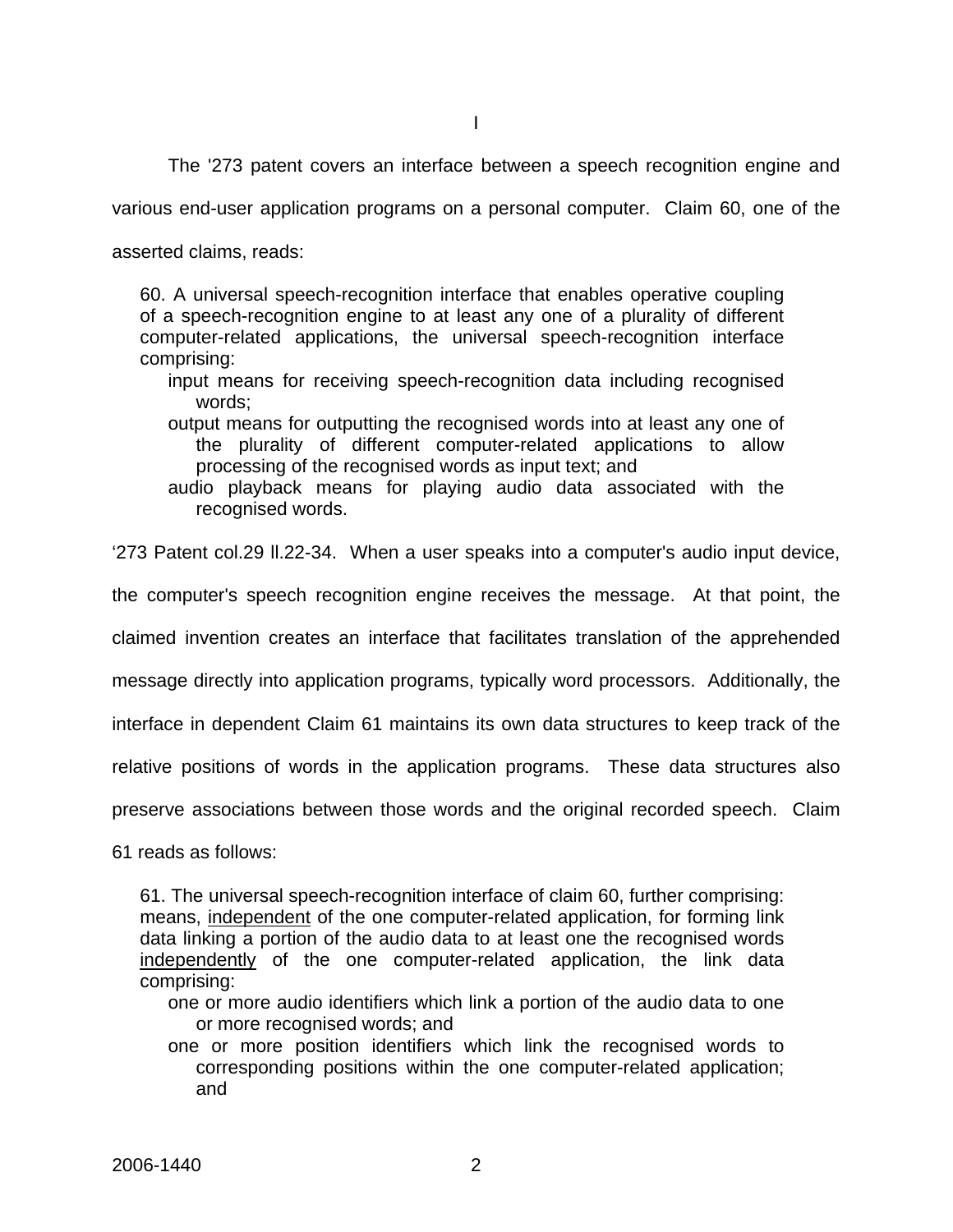means, independent of the one computer-related application, for updating the position identifiers in response to changes in positions of the recognised words within the one computer-related application.

'273 Patent col.29 ll.35-51 (emphases added). The interface in Claim 60 allows users

to edit documents produced through speech recognition without losing the ability to play

back the recorded speech in a coherent manner. Further, Claim 61 specifies the

independence of the interface from any computer-related application. Claim 67, another

independent claim, also includes the editing function and independence from any

computer-related application.

Claim 73, held invalid for failing to satisfy the best mode requirement, includes

instructions for performing a variety of functions:

73. A computer usable medium having computer readable instructions stored therein for causing a processor in a data processing apparatus to process recognition signals defining a string of recognised words and corresponding audio data to display the words and selectively play the audio data, the instructions comprising instructions for:

- a) causing the processor to input the recognition signals from a speech recognition engine and the audio data, the recognition signals including a string of recognised words and audio identifiers identifying audio components corresponding to each recognised word;
- b) causing the processor to implement an interface application program to receive the input recognised words and to input the recognised words into a processing application program to process the recognised words to cause the recognised words to be relatively moved;
- c) causing the processor to implement the interface application program to form link data linking the audio data to the recognised words, said link data comprising the audio identifiers and information identifying the corresponding recognised words;
- d) causing the processor to generate an image of the recognised words on a display;
- e) causing the processor to receive a selection signal generated by a user for selectively identifying a word in the displayed words;
- f) causing the processor to implement the interface application program to compare the identity of the selected word with said link data to identify any corresponding audio component; and
- g) causing the processor to send the identified corresponding audio component to an audio playback device.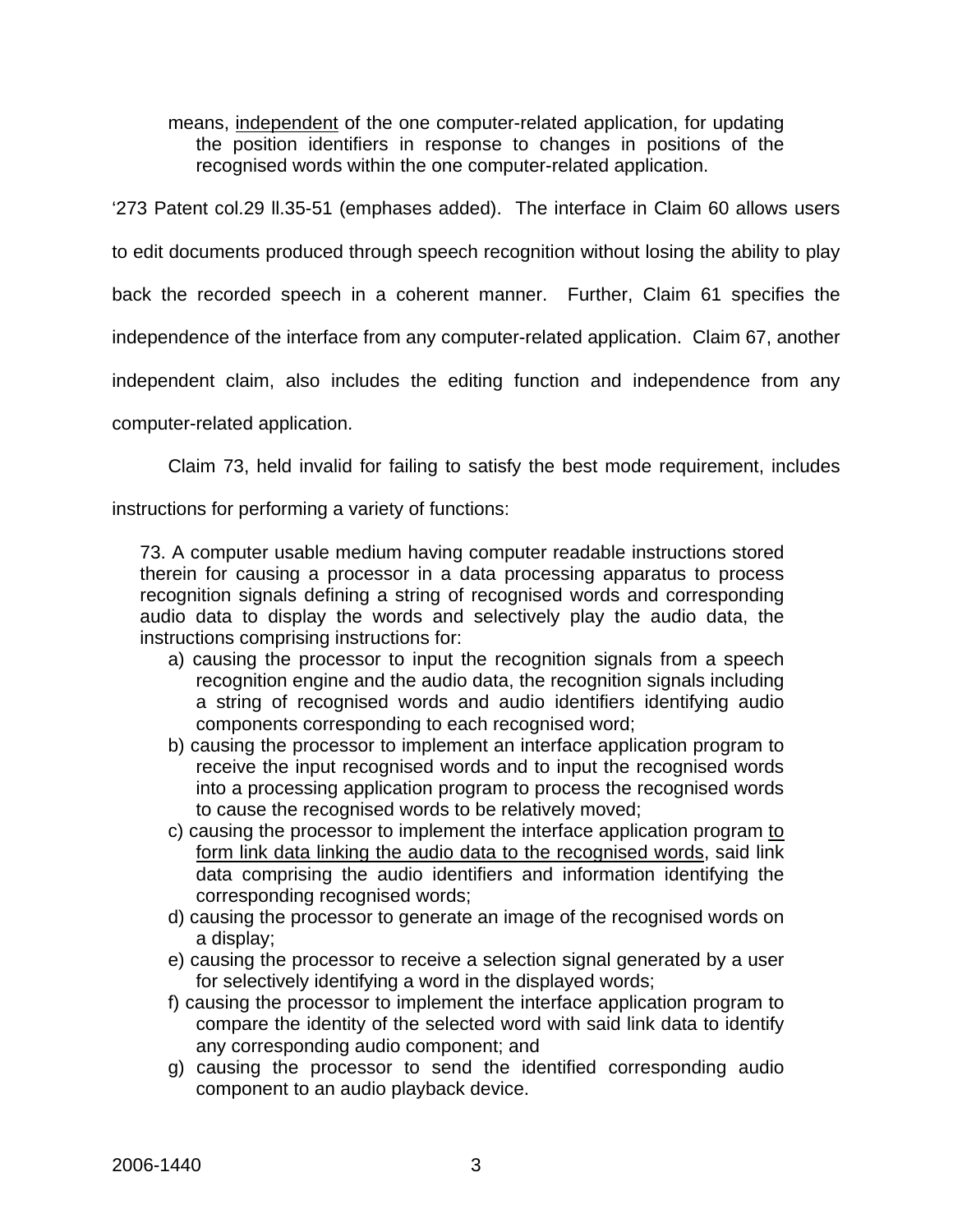'273 Patent col.31 ll.29-60 (emphasis added). The invention in claim 73, essentially a data link, keeps track of word position changes to identify audio corresponding with the selected text.

II

This court reviews a grant of summary judgment without deference. Dynacore Holdings Corp. v. U.S. Philips Corp., 363 F.3d 1263, 1273 (Fed. Cir. 2004). This court also reviews claim construction without deference. Cybor Corp. v. FAS Techs., Inc., 138 F.3d 1448, 1454 (Fed. Cir. 1998) (en banc). "The review of indefiniteness under 35 U.S.C. § 112, paragraph 2, proceeds as a question of law without deference." SmithKline Beecham Corp. v. Apotex Corp., 403 F.3d 1331, 1338 (Fed. Cir. 2005). A violation of the best mode requirement must be proved by clear and convincing evidence. U.S. Gypsum Co. v. Nat'l Gypsum Co., 74 F.3d 1209, 1212 (Fed. Cir. 1996).

III

 Through the claim construction performed by court-appointed expert, Professor Paul M. Janicke, the district court found that certain means-plus-function clauses in claims 60, 61, and 67 were indefinite. This court disagrees. All of these disputed clauses satisfy the claim definiteness requirement.

 The definiteness requirement is set forth at 35 U.S.C. § 112 ¶ 2: "The specification shall conclude with one or more claims particularly pointing out and distinctly claiming the subject matter which the applicant regards as his invention." The test for definiteness asks whether one skilled in the art would understand the bounds of the claim when read in light of the specification. Miles Labs., Inc. v. Shandon, Inc., 997 F.2d 870, 875 (Fed. Cir. 1993).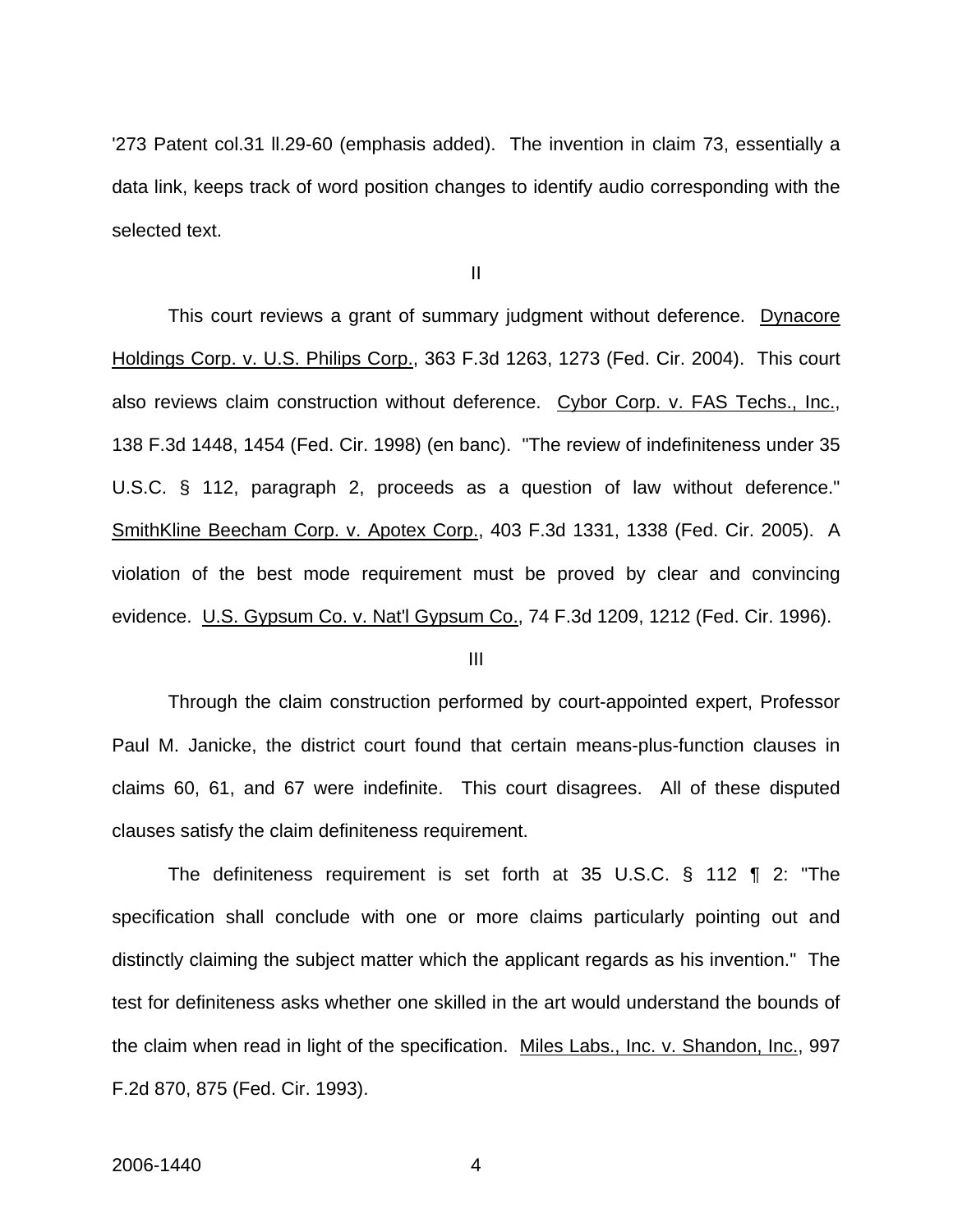Before reviewing the bounds of the claim in light of the specification, the analysis requires attention to the level of skill assigned to a person of ordinary skill in the art. Unfortunately, the district court did not specify the proficiency of the hypothetical person of ordinary skill in the art that is essential to administering the definiteness test. During oral argument before this court, AllVoice's counsel defined "a person of ordinary skill in the art" in the context of this case as "someone who has a degree in computer science or something equivalent and 2-3 years experience programming in Windows." This definition is consistent with the level of skill ascertained in other software patent disputes. See, e.g., Data Race, Inc. v. Lucent Techs., Inc., 73 F. Supp. 2d 698, 746 n.330 (W.D. Tex. 1999) ("Bachelor of Science degree in electrical engineering, computer science or 3-5 years of recent experience in the field"); Katz v. AT&T Corp., 63 F. Supp. 2d 583, 594 n.2 (E.D. Pa. 1999) ("[a]t least a Bachelor's degree in a scientific or engineering field, such as physics, electrical engineering, or computer science, and at least two years experience working in the field of computer telephony"). Because Nuance did not pose a different definition nor dispute the above definition, this court uses that characterization in applying the definiteness test.

 The disputed clauses in claims 60, 61, and 67 qualify for means-plus-function treatment under 35 U.S.C. § 112 ¶ 6. "Claim construction of a means-plus-function limitation includes two steps. First, the court must determine the claimed function. Second, the court must identify the corresponding structure in the written description of the patent that performs the function." Applied Med. Res. Corp. v. U.S. Surgical Corp., 448 F.3d 1324, 1332 (Fed. Cir. 2006). "The determination of the claimed function and corresponding structure of a means-plus-function claim limitation is a question of law,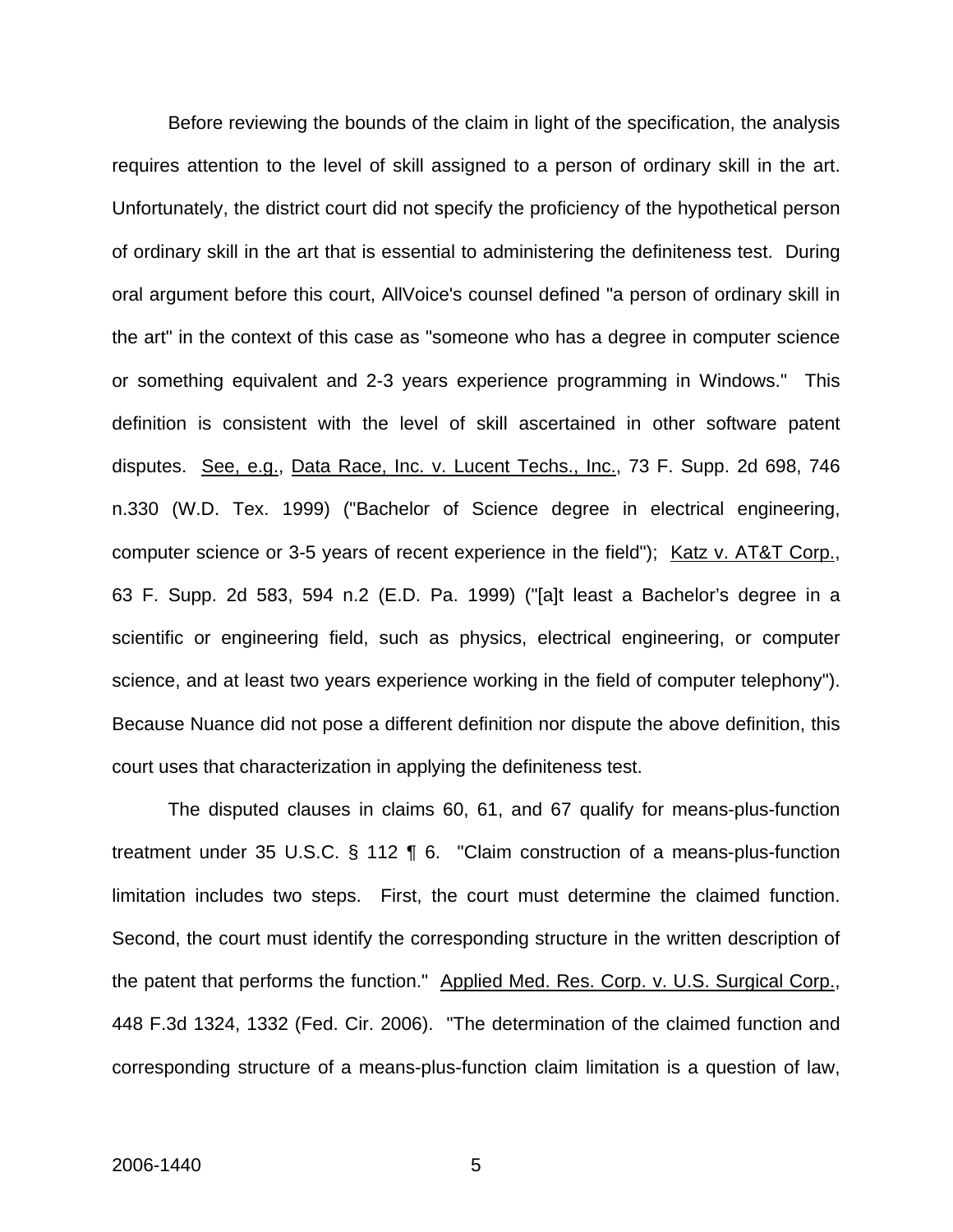reviewed de novo." ACTV, Inc. v. Walt Disney Co., 346 F.3d 1082, 1087 (Fed. Cir. 2003). Under 35 U.S.C. § 112 ¶ 2 and ¶ 6, a means-plus-function clause is indefinite if a person of ordinary skill in the art would be unable to recognize the structure in the specification and associate it with the corresponding function in the claim. Atmel Corp. v. Info. Storage Devices, Inc., 198 F.3d 1374, 1381-82 (Fed. Cir. 1999).

 The clause at issue in claim 60 reads as follows: "output means for outputting the recognised words into at least any one of the plurality of different computer-related applications to allow processing of the recognised words as input text." '273 Patent col.29 ll.29-32. The district court, through the expert report of Professor Janicke – which it adopted in full – concluded that "this limitation requires a system outputting, alternately, to a plurality of different word processing or other application programs." Allvoice Computing PLC v. Scansoft, Inc., Civil Action No. H-02-4471 (S.D.Tex. Oct. 13, 2005) (adopting in its entirety Mr. Janicke's report and claim construction) (Janicke Report ¶ 34). The district court thus added the requirement that the system be able to output "alternately" to different programs. Although the output means must be capable of outputting recognized words to more than one program, the claim does not suggest the requirement that the means do so alternately. In other words, the district court incorrectly added the requirement that the user have the ability to change the destination program "on the fly." A person skilled in the art would understand the clause to merely require compatibility with multiple output programs – not the ability of users to switch between multiple output programs at will.

In adding a limitation beyond the requirements of the claims, the district court emphasized a portion of the prosecution history beyond its true significance. During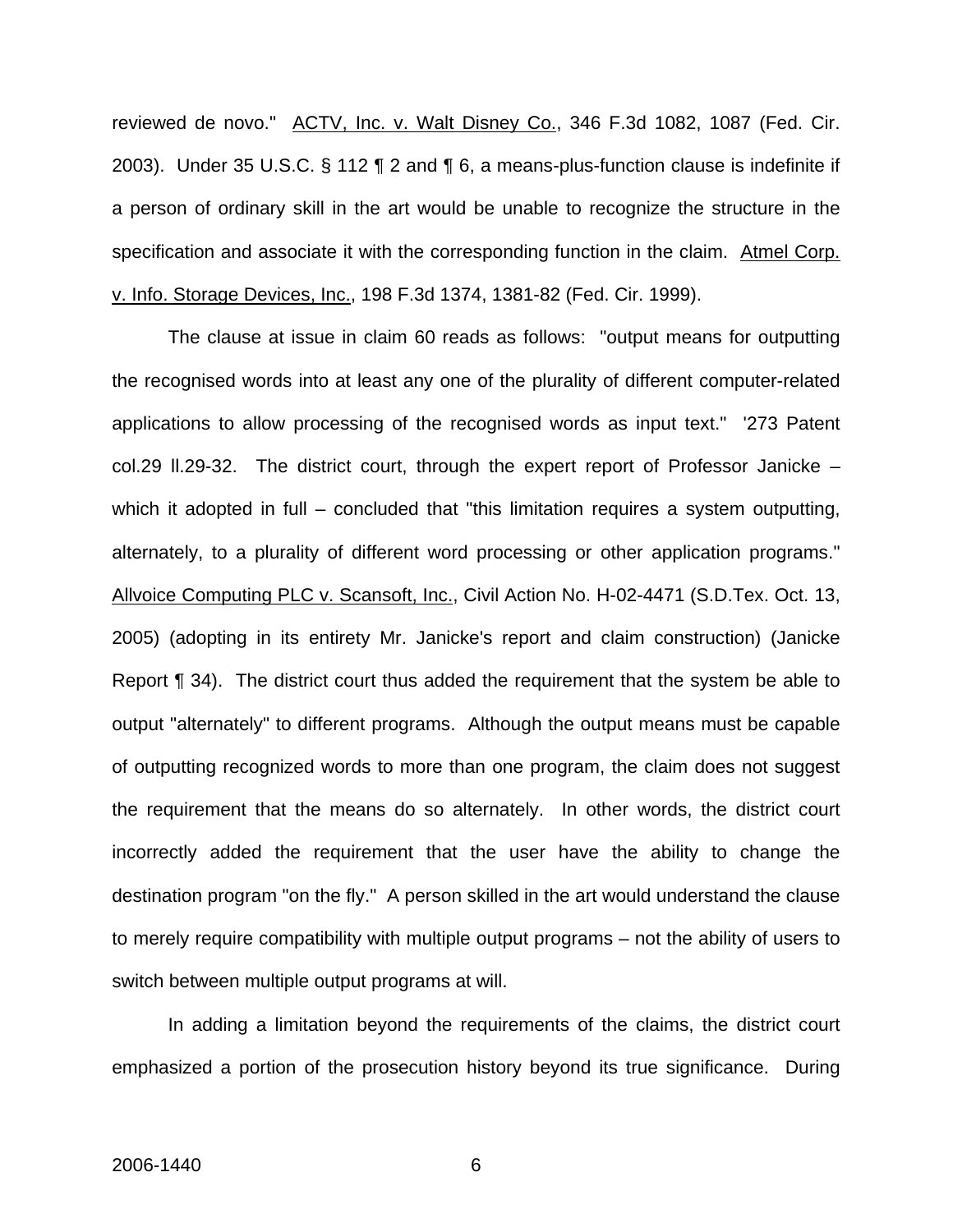prosecution, AllVoice distinguished its invention from a program in the prior art called Digital Dictate. AllVoice noted that Digital Dictate had only a capability to work with a single application program. Janicke Report ¶ 34. This single application distinction, however, did not suggest that AllVoice's invention must include the ability to work with multiple applications at once and change the destination program "on the fly." At most, this distinction in the prosecution history merely requires that AllVoice's patented interface work with multiple applications. This distinction did not mean that the interface must also output to different programs "alternately." Thus, viewing the prosecution history in its proper context, this court construes the claim to require "a system capable of outputting to a plurality of different word processing or other application programs."

 With this clarification of claim meaning, the specification does contain structure corresponding to the "output means" clause of claim 60: "The speech recognition interface application 12 receives the recognised word at the head of the alternative list shown in FIG. 3 and outputs the word using the dynamic data exchange ("DDE") protocol in the Windows operating system." '273 Patent col.7 ll.3-7.

| IDENTIFIER TAG AUDIO START |          | AUDIO END | ALTERNATIVE WORDS AND SCORES |
|----------------------------|----------|-----------|------------------------------|
|                            | O        | 199       | MaWia MbWib McWic            |
| $\overline{2}$             | 199      | 324       | n2aW2a n2bW2b n2cW2c         |
| 3                          | 324      | 361       | $\cdots$                     |
| 4                          | 361      | $\cdots$  |                              |
| 5                          | $\cdots$ |           |                              |
| $\cdots$                   |          |           |                              |
|                            |          |           |                              |
|                            |          |           |                              |
|                            |          |           |                              |

**FIG. 3**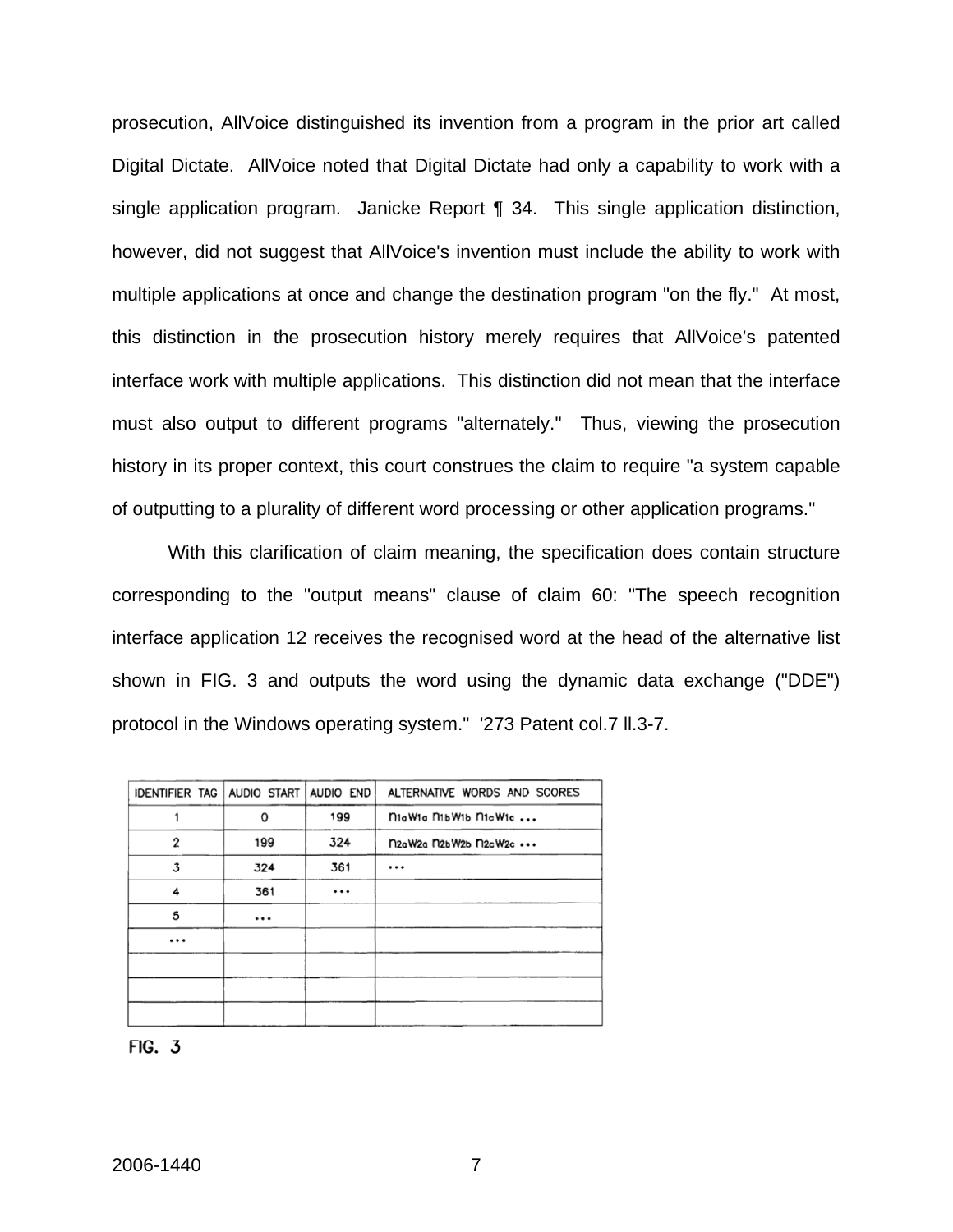As explained in detail by AllVoice's expert, Richard Sonnier, a person of ordinary skill in this art would understand the DDE protocol. Allvoice Computing PLC v. Scansoft, Inc., Civil Action No. H-02-4471 (S.D.Tex. Aug. 11, 2004) (Second Supplemental Sonnier Decl. ¶ 14-15.). DDE is "a form of interprocess communication that uses shared memory to exchange data between applications." Id. (referencing Microsoft Windows Software Development Kit Programmer's Reference, Volume 1: Overview as Exhibit A.) "A skilled artisan reading the specification would recognize that numerous applications support the DDE transfer protocol and that preparing the software instruction to transfer recognized words (text) to third party wordprocessors, spreadsheets and other applications that typically receive text, would be a trivial matter well within the reach of a person of ordinary skill in the art." Second Supplemental Sonnier Decl. ¶ 15. This court concludes that the reference to DDE in the specification is a structure corresponding to the "output means" clause of claim 60. With that understanding of the proper parameters of the claim, the record shows that an artisan of ordinary skill would understand the bounds of the claim when read in light of the specification. KSR Int'l Co. v. Teleflex Inc., 550 U.S. ----, 127 S.Ct. 1727, 1742 (2007) ("A person of ordinary skill is also a person of ordinary creativity, not an automaton."). Thus, the record shows that claim 60 satisfies the definiteness requirement.

 The clauses at issue in claims 61 and 67 relate to the interface's ability to perform functions "independent of" the connected application program. Claim 61 has two contested clauses: "means, independent of the one computer-related application, for forming link data linking a portion of the audio data to at least one of the recognised words independently of the one computer-related application;" and "means,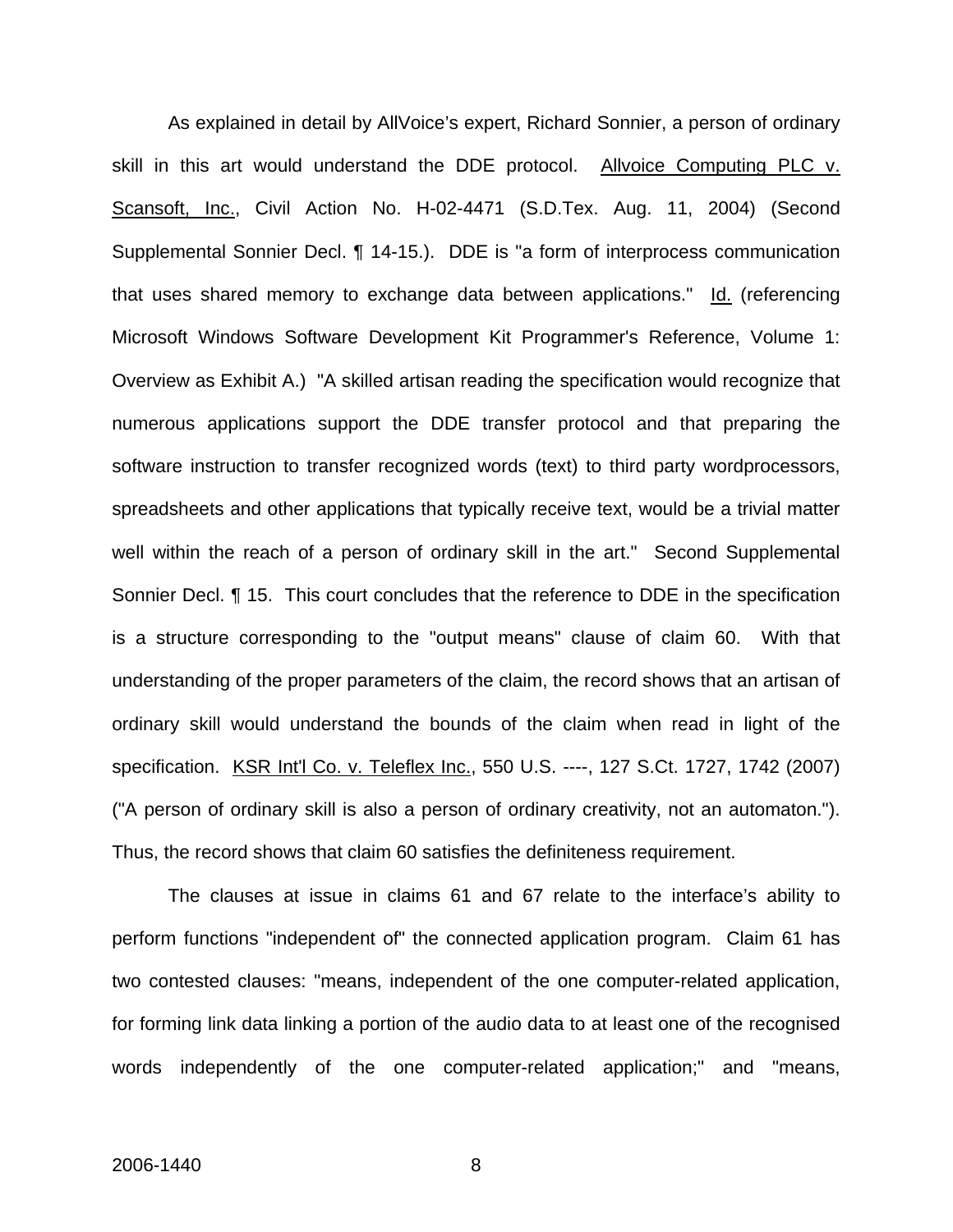independent of the one computer-related application, for updating position identifiers in response to changes in positions of the recognised words within the one computerrelated application." '273 Patent col.29 ll.38-41, 48-51. Claim 64 (on which claim 67 depends) has the clause: "means, independent of the computer-related application, for determining positions of the recognised words in the computer-related application." '273 Patent col.30 ll.7-9. The district court construed "independent of" to mean essentially "isolated." Janicke Report ¶ 56-60. According to this interpretation, the claimed interface cannot receive any information back from the application. Rather, it must keep track of the positions of words in the application without ever obtaining position data from the application.

 This interpretation of the claims is not correct. Instead, the claim term "independent of" means that the interface must maintain its own position data, in its own data structures, but still have the ability to receive positional information from the application. Once again the district court went astray by taking the prosecution history out of context. As discussed earlier, AllVoice distinguished its invention during prosecution from an older software application program called Digital Dictate: "However, in contrast to the claimed invention, the 'Microsoft Word' version of Digital Dictate reviewed in the Seybold Reports<sup>[1](#page-9-0)</sup> itself fails to include any feature that determines the positions of recognized words. Instead of including these features within its system, Digital Dictate depends on the bookmarking feature inherent to Microsoft Word, the application program targeted to receive speech input." Janicke Report ¶ 55 (emphases in original). The district court read this passage as a disavowal of any

1

<span id="page-9-0"></span><sup>&</sup>lt;sup>1</sup> The Seybold Report is a twice-monthly newsletter devoted to the cross-media tools, technologies and business trends shaping print and online publishing.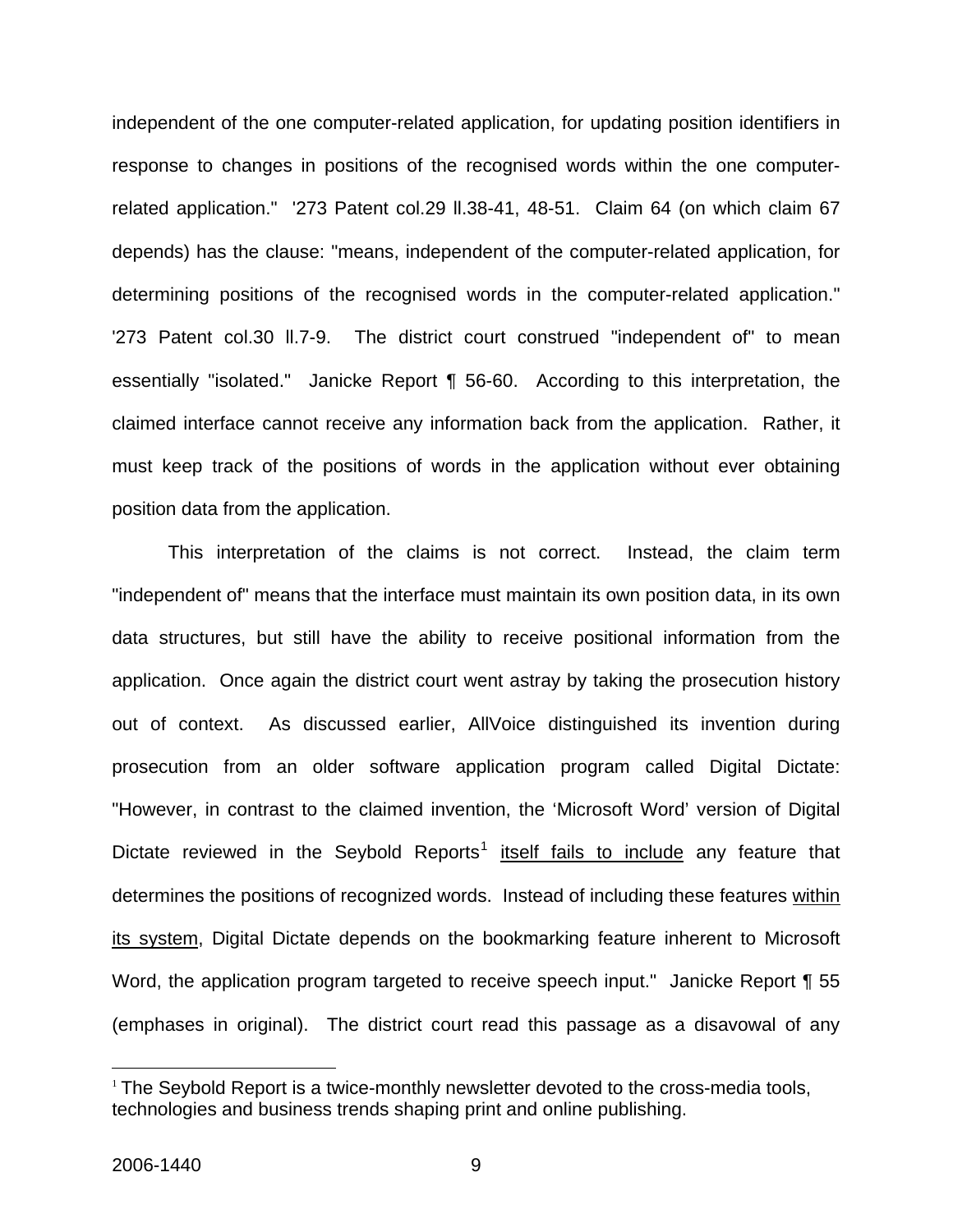interface ability to receive information from the application program for use in maintaining position data.

 To the contrary, this passage merely requires that the AllVoice interface include a feature that "determines [the] positions of the recognized words," "within its own system." Id. This distinction does not bar the interface from receiving any information from the application. As long as the interface maintains its own internal data structure to keep track of the positions of words, neither the prosecution history nor the claim language prevents the interface from using information from the application to maintain that data structure.

Thus, the district court proceeded to assess indefiniteness with an unduly narrow claim construction. This narrow reading of the "independent of" requirement in claims 61 and 67 led to a finding that the specification did not contain structure corresponding to that narrow claimed function. With a proper reading of the claim term, however, the specification does contain adequate structure. Figure 2 and its associated description in columns 5, 6, and 7 of the patent show that memory maintains the position data separately from the application. Specifically, memory 20 stores the link data 25 (the position data stored by the interface 12) separately from the current document 26 maintained by the text processor 13. '273 Patent col.5 ll.44-62.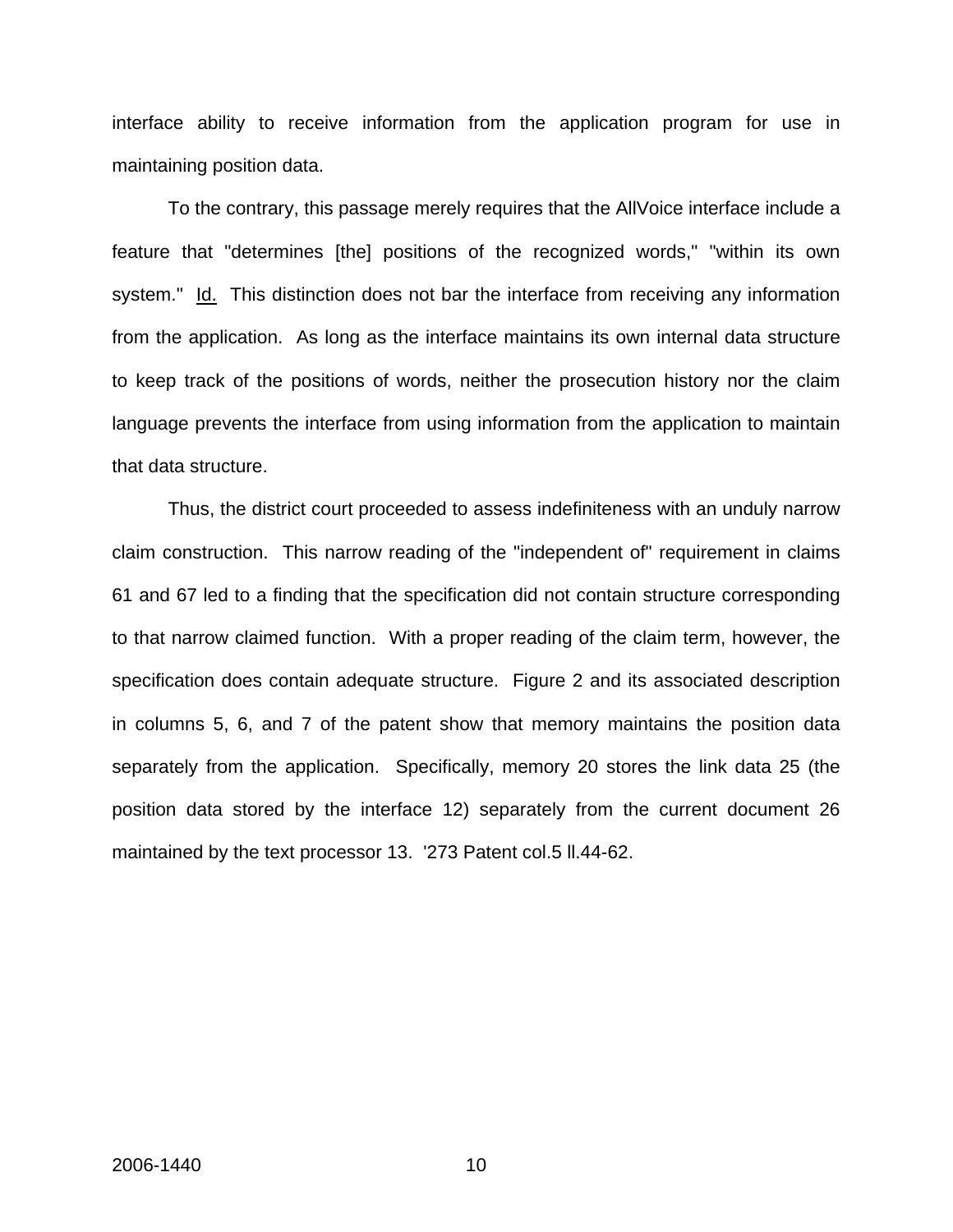

Because neither the claim language nor the prosecution history requires more, the record shows that the district court erred in finding claims 61 and 67 indefinite on the basis of the "independent of" language.

 The district court also found claims 61 and 67 indefinite for failure to set forth sufficient algorithmic structure associated with the contested means-plus-function clauses. The district court held that the disclosure at col.7 l.7, et seq., of the '273 patent, along with Figures 4 and 8A, did not constitute sufficient structure "for determining positions of the recognized words (claim 64 and indirectly claim 67) and for updating word positions after edits (claim 61)". Janicke Report ¶ 60.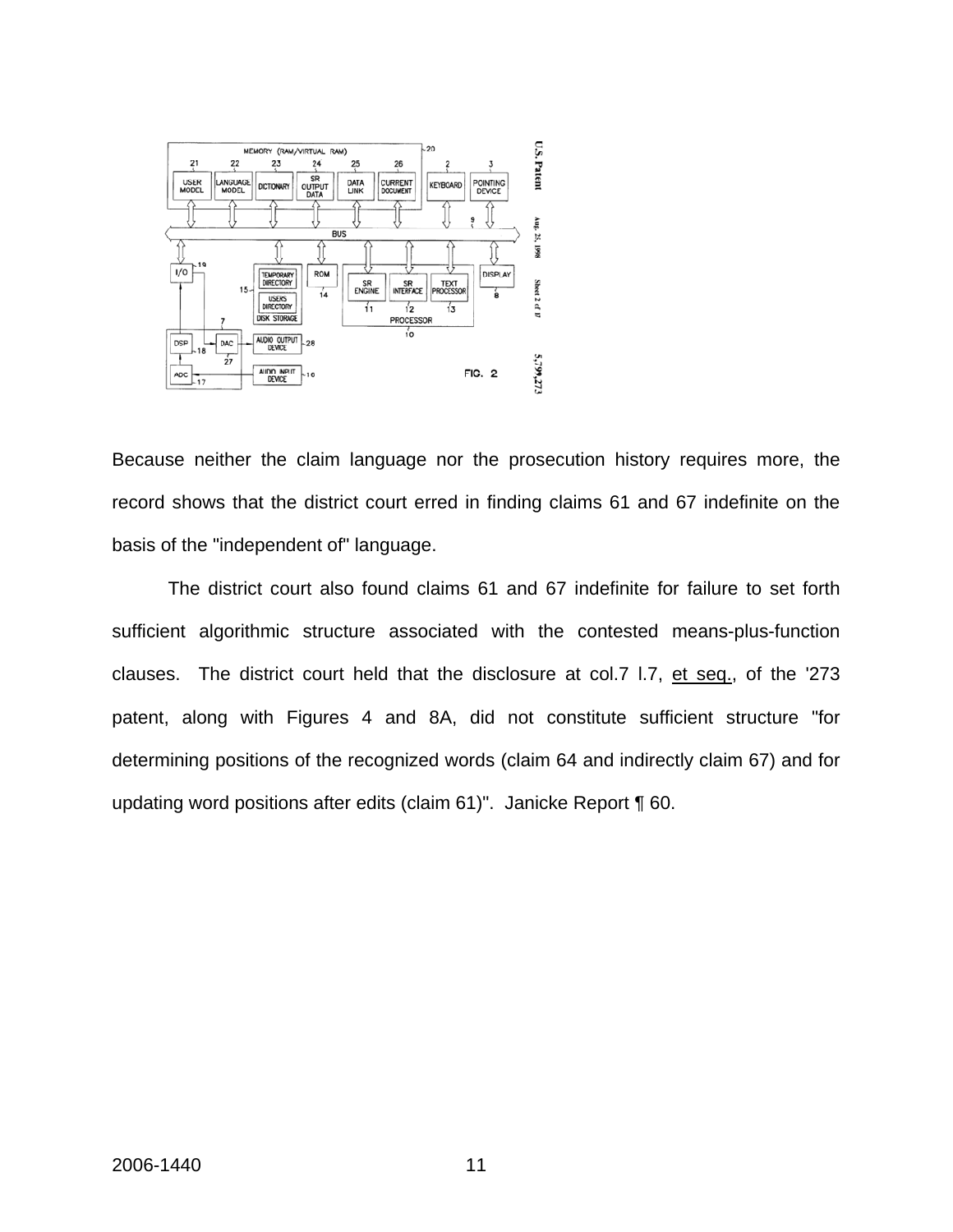

 To the contrary, the specification contains sufficient algorithmic structure to give meaning to claims 61 and 67. Claim definiteness, as discussed earlier, depends on the skill level of a person of ordinary skill in the art. Miles Labs., Inc., 997 F.2d at 875. In software cases, therefore, algorithms in the specification need only disclose adequate defining structure to render the bounds of the claim understandable to one of ordinary skill in the art. See, e.g., Med. Instrumentation and Diagnostics Corp. v. Elekta AB, 344 F.3d 1205, 1214 (Fed. Cir. 2003) ("[H]ere there would be no need for a disclosure of the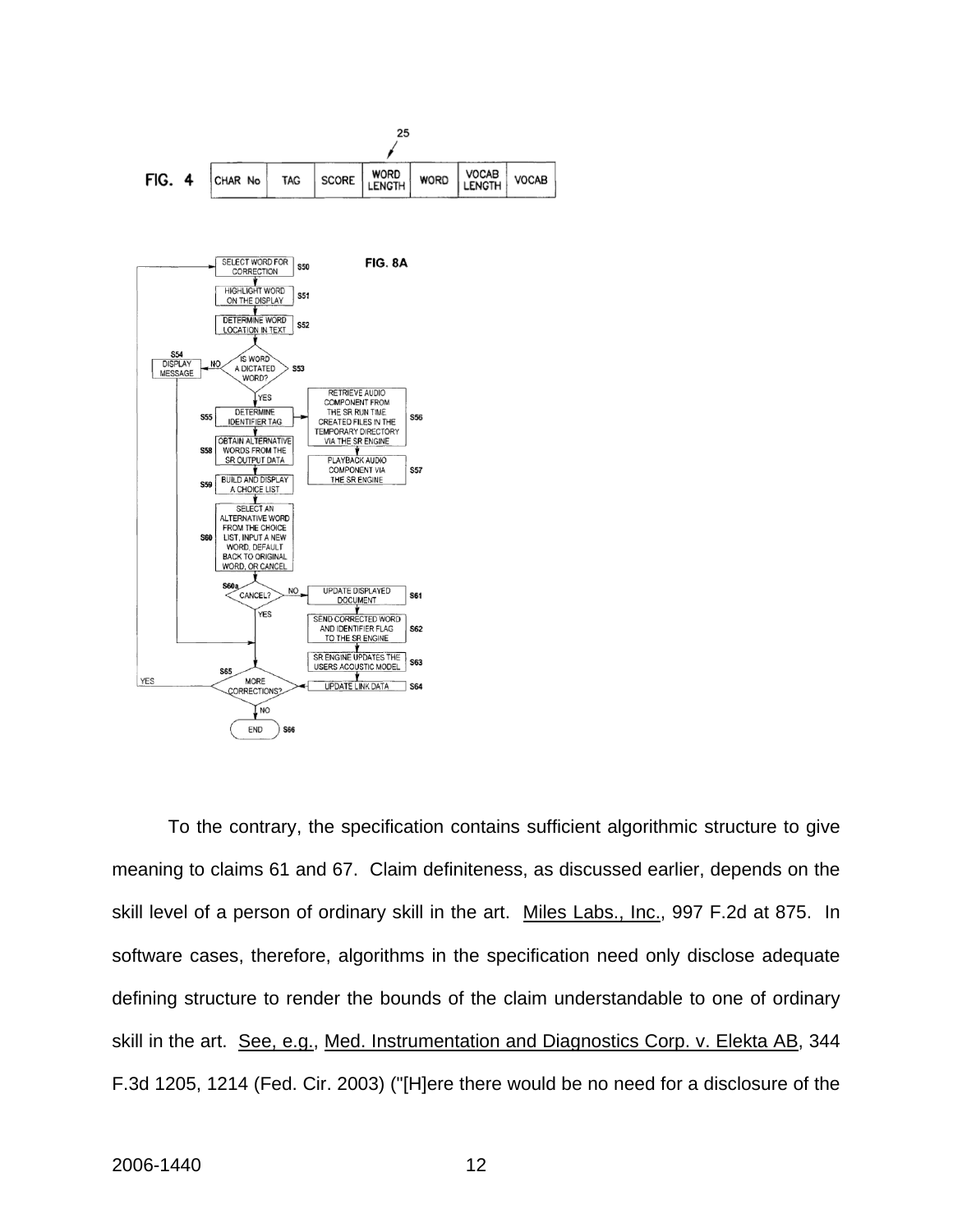specific program code if software were linked to the converting function and one skilled in the art would know the kind of program to use.") See also Intel Corp. v. VIA Techs., Inc., 319 F.3d. 1357, 1366 (Fed. Cir. 2003) (holding that the internal circuitry of an electronic device need not be disclosed in the specification if one of ordinary skill in the art would understand how to build and modify the device). In that connection, this record does not contain clear and convincing evidence that the disclosure at col.7 l.7, et seq., of the '273 patent, along with Figures 4 and 8A of the patent, do not constitute sufficient structure to define the claim terms for the ordinarily skilled artisan.

To the contrary, the record contains the statement of Richard Sonnier. This statement set forth several straightforward ways that the algorithm represented in Figure 8A could be implemented by one skilled in the art using well-known features of the Windows operating system (messages, operating system function calls, and hooking). The Sonnier statement concluded with the observation that "[a] person skilled in the art reading the '273 specification would know that any of these techniques could be used to determine the position of a recognized word in the third party application, would know the software to use and how to implement it." Second Supplemental Sonnier Decl. ¶ 17. Thus, the record does contain sufficient algorithmic structure to give meaning to the claim terms from the vantage point of an ordinarily skilled artisan. Thus, Mr. Sonnier supplied the only assessment in this record of the adequacy of the specification to disclose enough steps to constitute an actual algorithm for carrying out the functions claimed in the means-plus-function clauses of claims 61 and 67. Without any record evidence to contradict Sonnier's assessment, this court discerns that the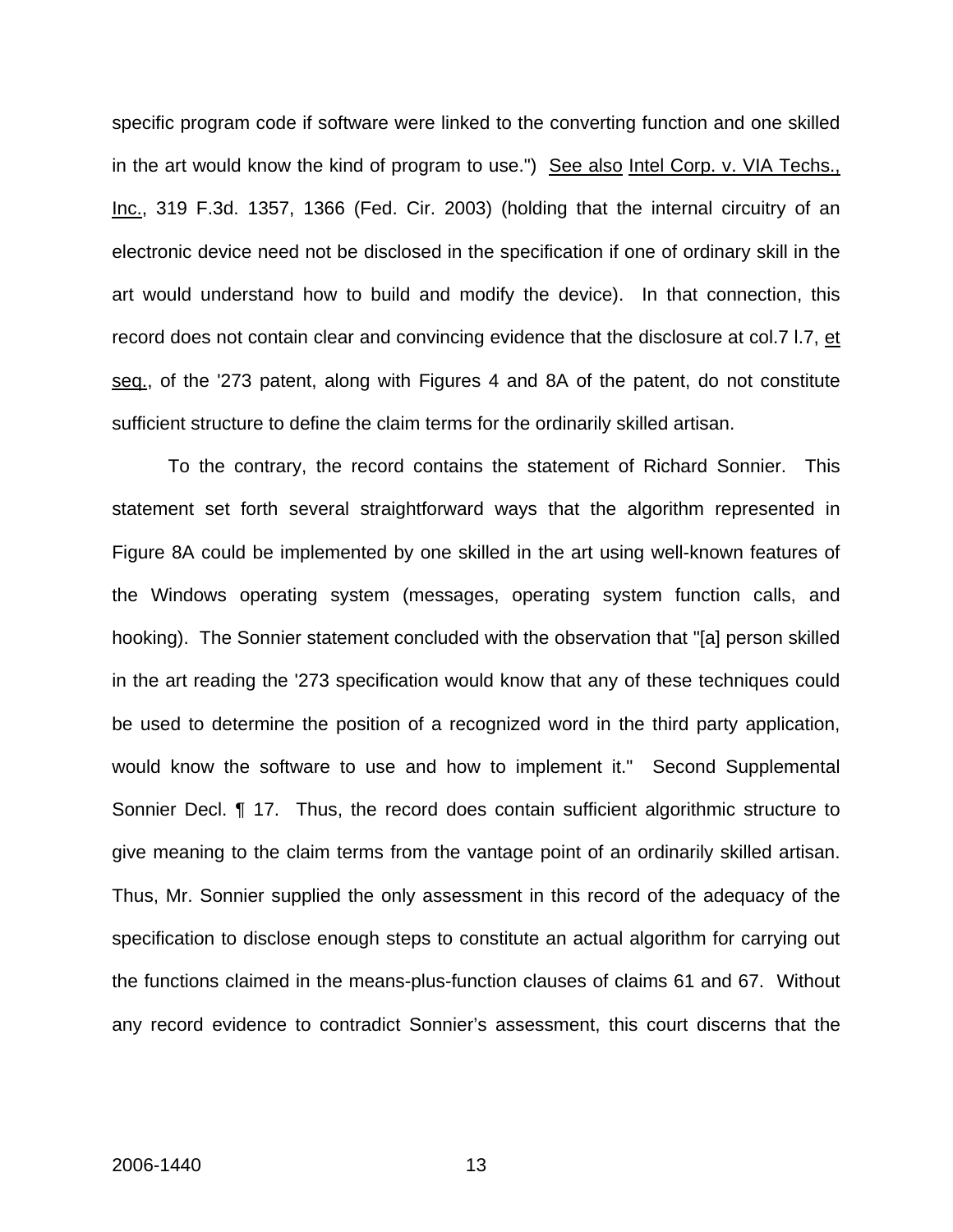district court erred in this indefiniteness judgment as well. Therefore, this court holds that claims 61 and 67 satisfy the definiteness requirement.

#### IV

 The district court held the '273 patent invalid for deliberate concealment of the best mode – a requirement of 35 U.S.C. § 112  $\P$  1. A careful reading of the claim, however, shows that the alleged undisclosed best mode is not a best mode of practicing the claimed invention. To the contrary, the alleged best mode subject matter falls outside the scope of claim 73. Thus, the alleged best mode is not a way of practicing the claimed invention at all.

 35 U.S.C. § 112 ¶ 1 provides that the specification of a patent "shall set forth the best mode contemplated by the inventor of carrying out his invention." This requirement ensures a patent applicant discloses the preferred embodiment of his invention. Teleflex, Inc. v. Ficosa N. Am. Corp., 299 F.3d 1313, 1330 (Fed. Cir. 2002) ("The purpose of the best mode requirement is to restrain inventors from applying for patents while at the same time concealing from the public preferred embodiments of the inventions they have in fact conceived.").

Only the claimed invention is subject to the best mode requirement. DeGeorge v. Bernier, 768 F.2d 1318. 1325 (Fed. Cir. 1985) (reversing the Patent Appeals Board for extending the best mode beyond the proper claim scope); Randomex, Inc. v. Scopus Corp., 849 F.2d 585, 588, (Fed. Cir. 1988) ("It is concealment of the best mode of practicing the claimed invention that section 112  $\P$  1 is designed to prohibit."); see Zygo Corp. v. Wyko Corp., 79 F.3d 1563, 1567 (Fed. Cir. 1996) ("[T]he parameters of a section 112 inquiry are set by the CLAIMS."). According to § 112 ¶ 1, an inventor is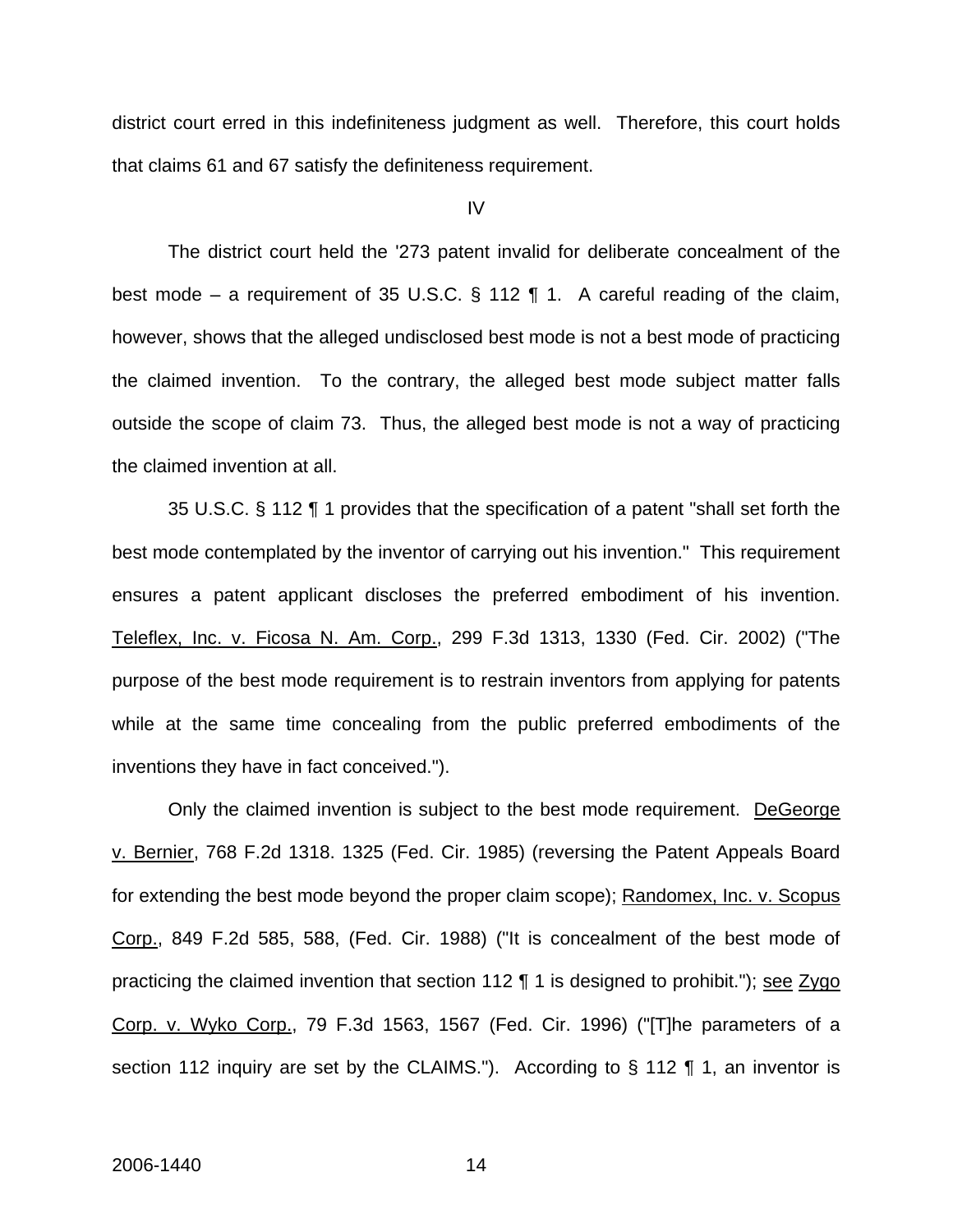required to disclose the best mode for "carrying out his invention." (emphasis added) Because the claims represent "the subject matter which the applicant regards as his invention," subject matter outside the scope of the claims also falls outside the scope of the best mode requirement. 35 U.S.C. § 112 ¶¶ 1-2; see Engel Indus., Inc. v. Lockformer Co., 946 F.2d 1528, 1531 (Fed. Cir. 1991) ("The best mode inquiry is directed to what the applicant regards as the invention, which in turn is measured by the claims."); Eli Lilly & Co. v. Barr Labs., Inc., 251 F.3d 955, 963 (Fed. Cir. 2001) ("[T]he extent of information that an inventor must disclose depends on the scope of the claimed invention.").

To apply the best mode standard, a court must first "determine[] whether, at the time the patent application was filed, the inventor had a best mode of practicing the claimed invention." United States Gypsum Co. v. Nat'l Gypsum Co., 74 F.3d 1209, 1212 (Fed. Cir. 1996). This determination turns on the inventor's own subjective beliefs. Id. (citing Chemcast Corp. v. Arco Indus. Corp.*,* 913 F.2d 923, 928 (Fed. Cir. 1990)). "[T]he second part of the analysis [asks] . . . has the inventor 'concealed' his preferred mode from the 'public'?" Chemcast Corp., 913 F. 2d at 928.

Nuance alleged, and the district court agreed, that some functions of WordExpress, one of Allvoice's commercial products, constituted an undisclosed best mode for claim 73. In reaching this judgment, the district court assumed that claim 73 required maintaining or updating link data during the editing process. Based on this assumption, the district court held that the best mode for maintaining links after text editing included the "Selrange macro" ("the macro"), Microsoft Windows "hooks," and the disabling of certain features of Microsoft Word.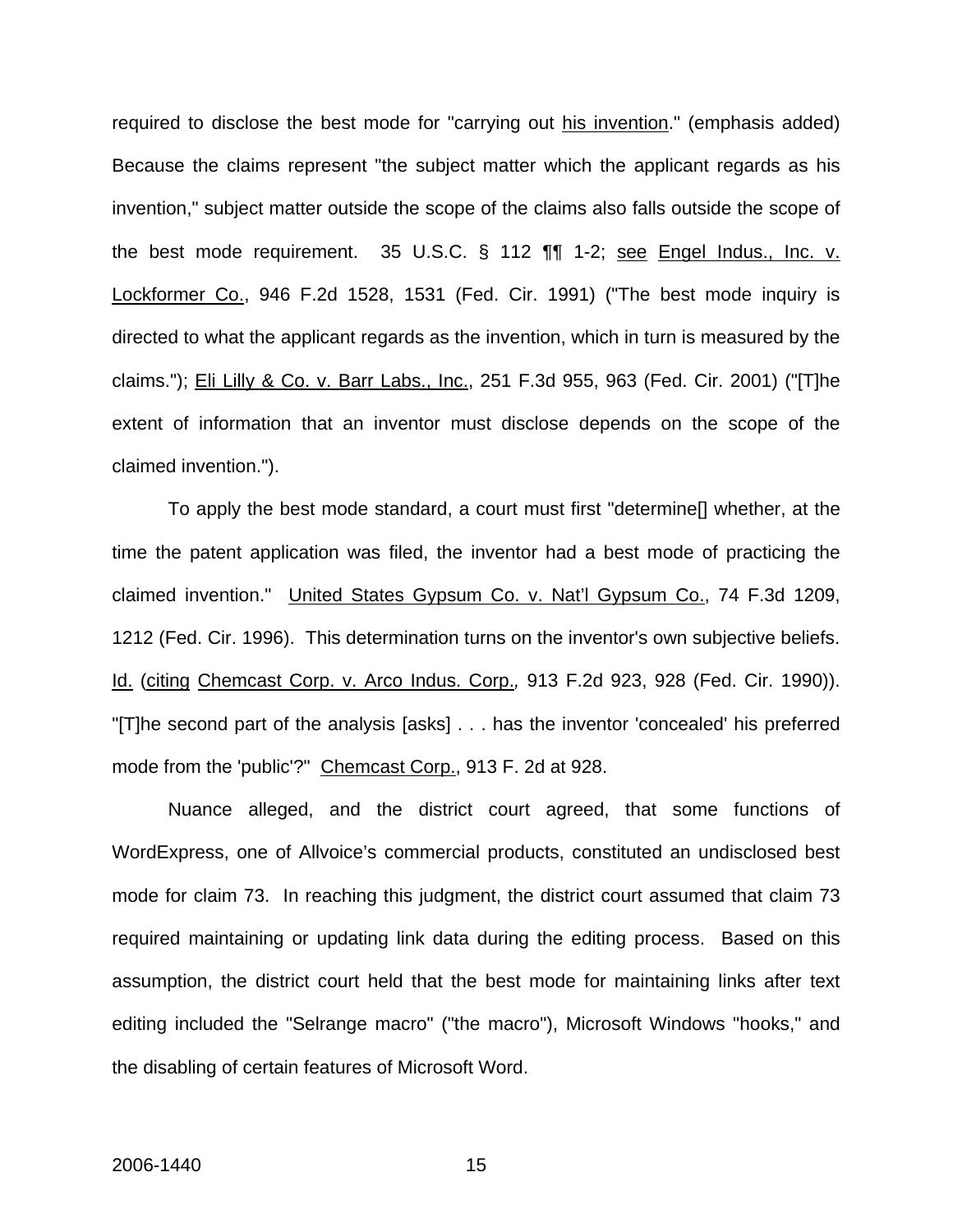Claim 73 includes instructions causing a processor to perform a variety of functions. '273 Patent col.31 ll.29-60. The instructions implement an interface program that allows audio data and recognized words to be input into a processing program, such as a word processor, in which the words are moved relative to each other. Id. The interface application also "form[s] link data linking the audio data to the recognised words . . . ." Id. After a user selects a recognized word, the interface application uses the link data to identify audio corresponding with the selected word and plays back the audio corresponding to the selected word. Id.

The macro monitors keystrokes to determine the changes to a document. Specifically, the macro detects a keystroke, determines whether the keystroke will add, delete, or move a character in the text, and determines the position of the cursor to ascertain the final effect of the keystroke. Id. The macro interacts with the "hooking" feature of the Microsoft Windows operating system to perform these functions. Because the macro cannot track the effects of non-keyboard editing techniques, the WordExpress program temporarily disables some features of the Microsoft Word wordprocessing program.

The district court incorrectly held that the macro's functions were within the scope of claim 73. In light of the specification as a whole, this court construes "form[ing] link data" as the formation of the data structure in volatile memory, excluding operations to update or maintain link accuracy. '273 Patent col.7 l.1. The claim language dictates this meaning. Indeed, the district court also construed this limitation to mean "form[ing] link information about the words and audio signals" without reference to any updating or maintenance of link data. Additionally, Nuance admits, through its expert, that claim 73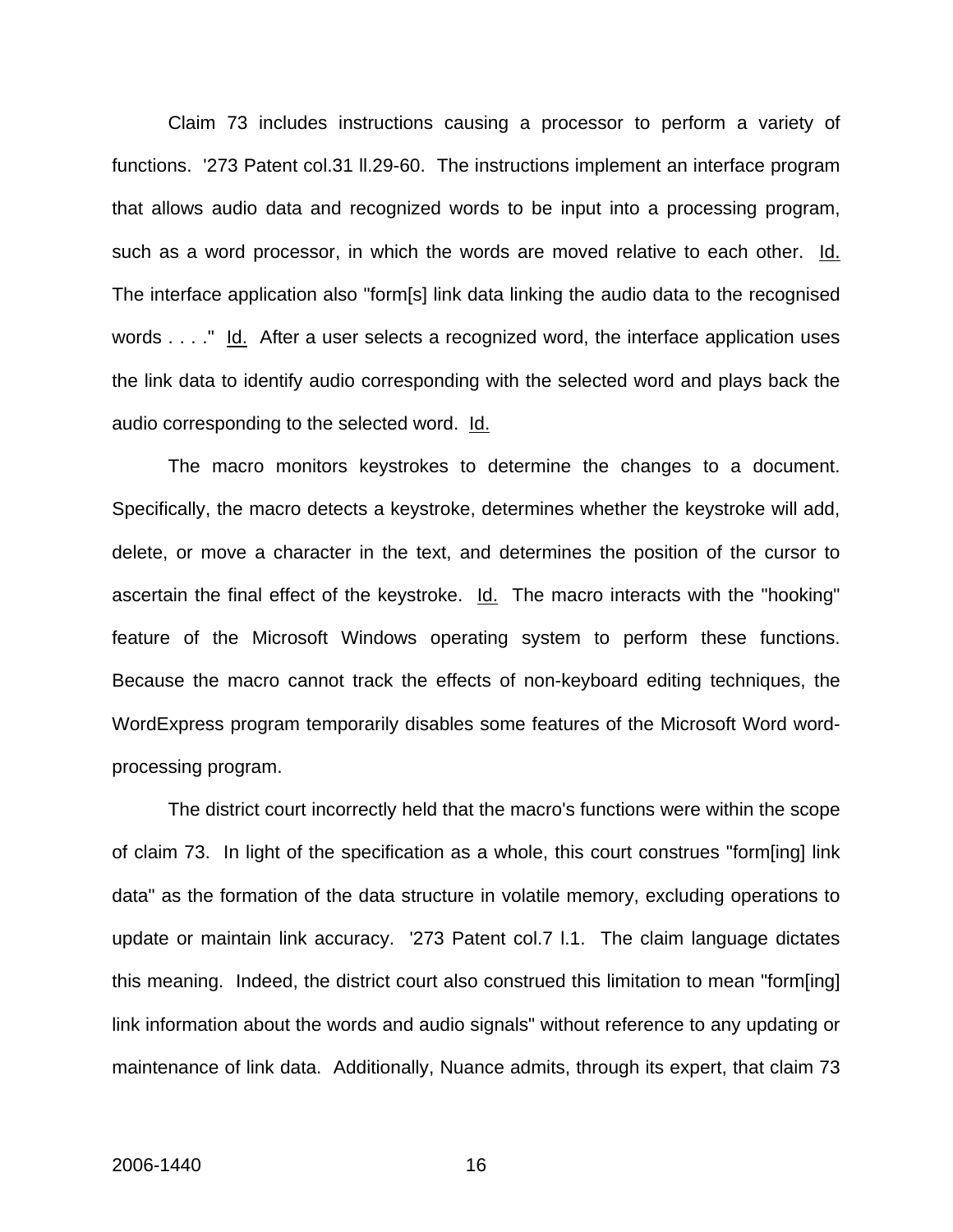does not claim the functionality to update link data: "there is no specific requirement that the interface be capable of playing back audio after a user has made arbitrary edits using the keyboard."

In addition to the claim language, the doctrine of claim differentiation assists in arriving at a correct claim meaning in this case. Indeed "claim differentiation takes on relevance in the context of a claim construction that would render additional, or different, language in another independent claim superfluous." Curtiss-Wright Flow Control Corp., v. Velan, Inc., 438 F.3d 1374, 1381 (Fed. Cir. 2006); see Phillips v. AWH Corp., 415 F.3d 1303, 1314 (Fed. Cir. 2005) ("Differences among claims can also be a useful guide in understanding the meaning of particular claim terms."). In the instant case, claim 1 includes "means for forming link data" and "means for updating said link data." The claims thus distinguish between "forming" and "updating." These separate terms define separate processes accomplished by separate means. If this court interpreted the process of forming link data to include processes to update that data, the second limitation (means for updating link data) would be superfluous. Independent claims 1, 15, and 28, among others, explicitly require forming link data, monitoring changes to text, and updating link data as distinct actions accomplished through separate means. '273 Patent col.16 ll.32-46, col.18 ll.51-67, col.22 ll.4-13. Thus, monitoring and updating functions are not part of the forming link data limitation. The specification and the claims consistently use the terms "forming," "updating," and "monitoring" to denote separate processes with different end results. '273 Patent col.8 l.65 to col.9 l.12 (indicating that forming and updating are separate steps).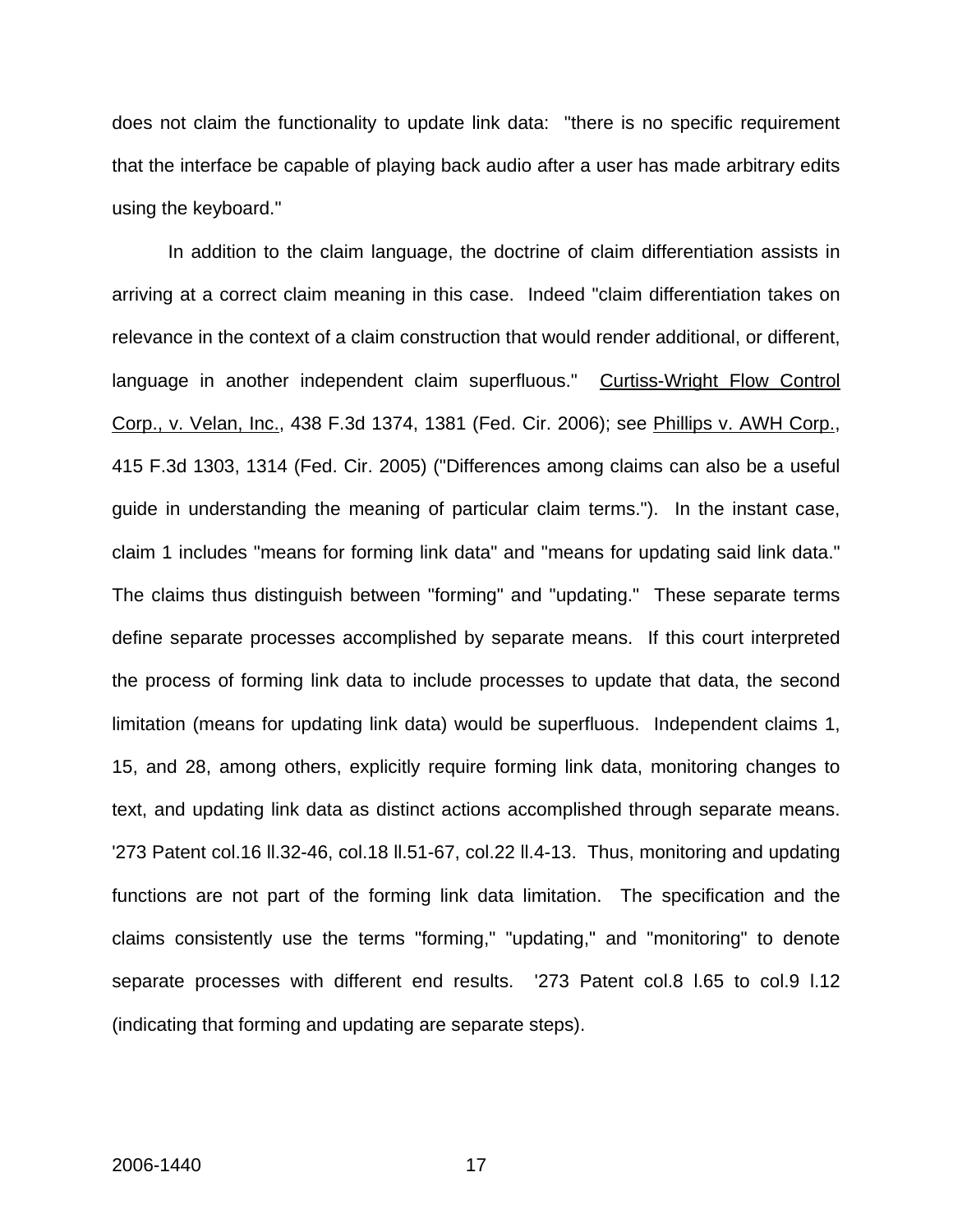Unlike claims 1, 15, 28, and others in the '273 patent, claim 73 does not include "updating" link data, "maintaining" link data after editing, or "monitoring" changes to text. '273 Patent col.16 ll.32-46, col.26 ll.1-6, col.73 ll.29-60. Because "forming link data" does not include monitoring changes or updating link data, a method to perform those unclaimed functions falls outside the scope of claim 73. The macro considered by the district court does nothing more than monitor the changes to a document, to eventually facilitate the updating of link data. Claim 73 does not include these features. Thus, the macro cannot be a best mode for claim 73. Because the alleged best mode does not fall within the scope of claim 73, this court need not consider whether the inventors of the '273 patent actually believed the macro was their best mode of practicing the invention or whether they deliberately concealed that subject matter.

Nuance suggests that claim 73 implicitly includes updating or maintaining link data. To the contrary, each claim need not include every feature of an invention. Rather, this court enforces a "presumption that each claim in a patent has a different scope." Versa Corp. v. Ag-Bag Int'l Ltd., 392 F.3d 1325, 1330 (Fed. Cir. 2004) (quoting Comark Commc'ns, Inc. v. Harris Corp., 156 F.3d 1182, 1187 (Fed. Cir. 1998)). Thus every claim need not contain every feature taught in the specification. See, e.g., Nazomi Commc'ns, Inc. v. ARM Holdings, PLC, 403 F.3d 1364, 1369 (Fed. Cir. 2005) (claims may "embrace[] different subject matter than is illustrated in the specific embodiments in the specification.").

Because the functionality of the alleged best mode falls outside the scope of claim 73, this court detects no violation of the best mode requirement with respect to